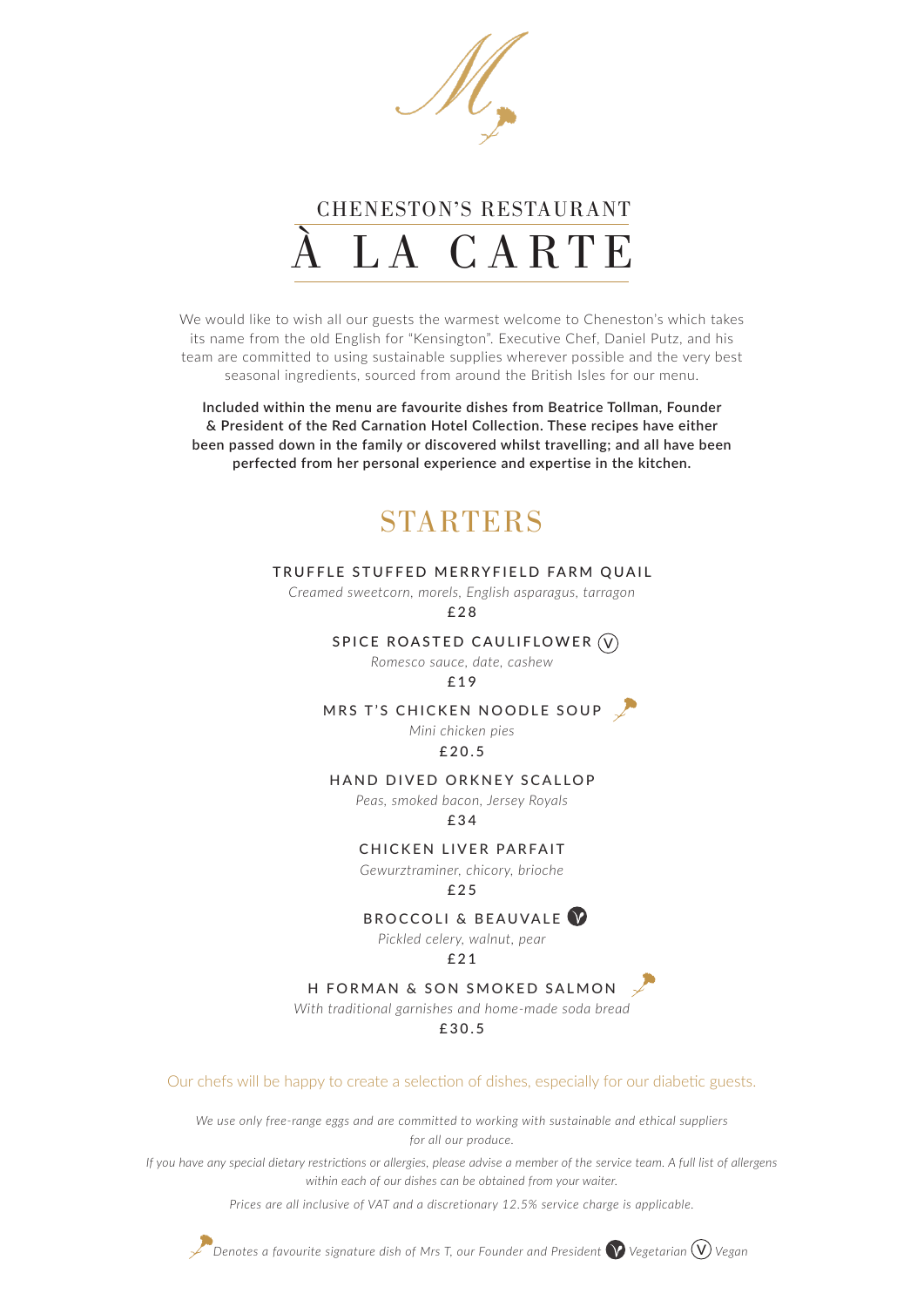### MAIN COURSES

#### FILLET OF DRY AGED HEREFORD BEEF

*Parsley root, mashed potato, Roscoff onion, red wine jus*

£64

#### SMOKED AUBERGINE & PUY LENTIL RAVIOLI<sup>V</sup>

 *Braised white cabbage, Piquillo pepper, basil*

£27

#### MRS T'S CHICKEN POT PIE

*Creamed potato*

£32

#### SUMMER TRUFFLE GNOCCHI V

*Marinated courgettes, English asparagus, artichoke, confit tomato, toasted spelt, wild rice*

£30.5

#### GRILLED DOVER SOLE

 *Jersey Royals, creamed spinach, brown butter hollandaise*

 $f \wedge 2$ 

#### FREE-RANGE BREAST OF CALDECOTT CHICKEN

*Boulangère potato, black pudding, piccalilli, leek, jus gras* 

£38

#### BUTTER ROASTED ATLANTIC ENGLISH HALIBUT

*Lobster momo, cauliflower, asparagus, wild garlic, bisque* 

£49

## SIDE DISHES

#### BUTTERED JERSEY ROYALS

*Mint, lemon*  £ 9

# CREAMED SPINACH

*Nutmeg* £ 9

TENDERSTEM BROCCOLI

*Toasted almonds, chilli*  £ 9

BITTER LEAF SALAD

*Heritage tomatoes, cucumber, avocado*  £10

> FRENCH FRIES *Truffle, Parmesan*

> > £11

Our chefs will be happy to create a selection of dishes, especially for our diabetic guests.

*We use only free-range eggs and are committed to working with sustainable and ethical suppliers for all our produce.*

*If you have any special dietary restrictions or allergies, please advise a member of the service team. A full list of allergens within each of our dishes can be obtained from your waiter.*

*Prices are all inclusive of VAT and a discretionary 12.5% service charge is applicable.*

 $\mathscr{L}$  Denotes a favourite signature dish of Mrs T, our Founder and President  $\Omega$  Vegetarian  $\Omega$  Vegan